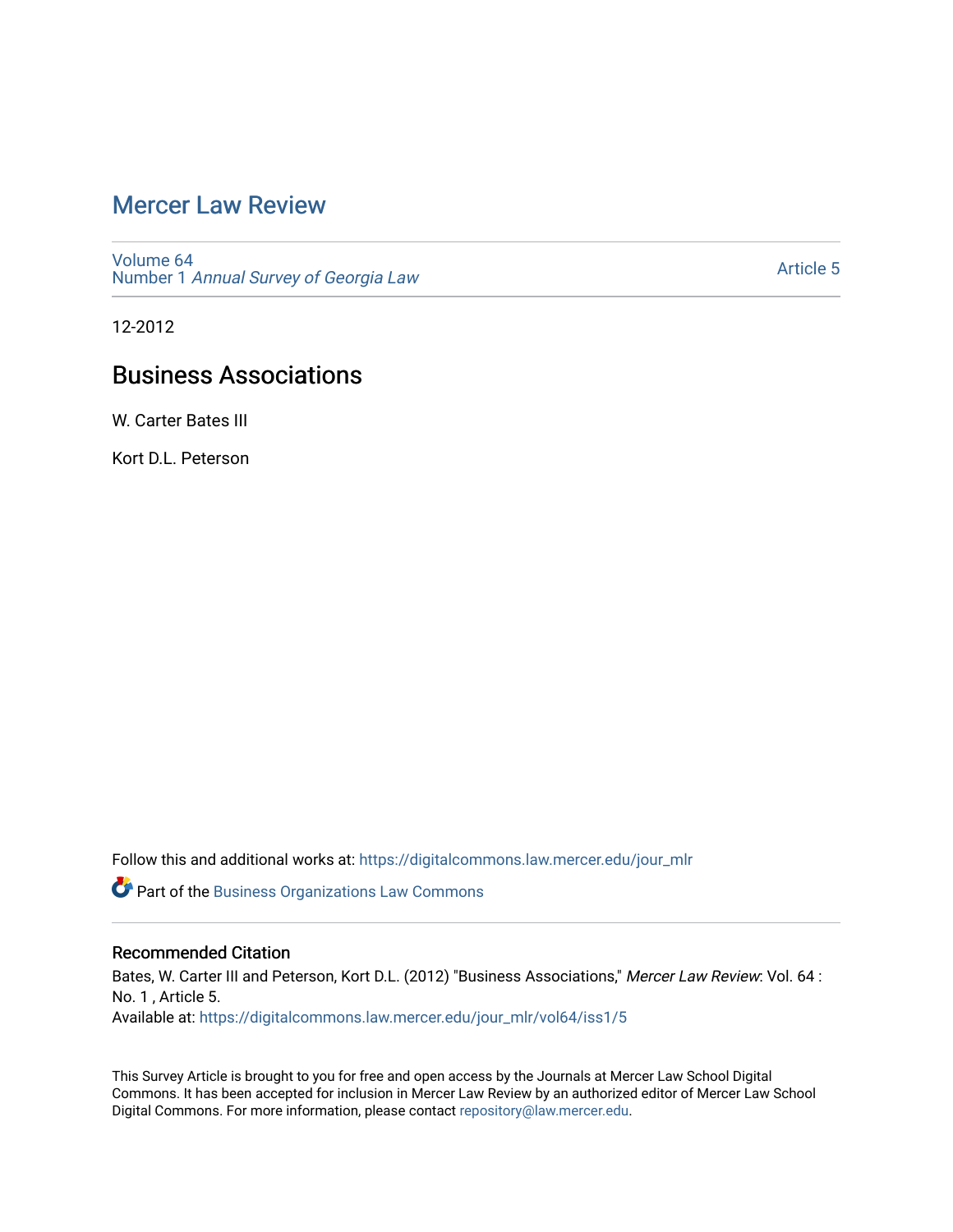# **Business Associations**

## **by W. Carter Bates MI" and Kort D. L. Peterson"**

#### I. INTRODUCTION

This Article surveys developments in Georgia law in the area of business associations, including corporations, partnerships, limited liability companies, and joint ventures.' The first portion of this Article reviews noteworthy published cases addressing issues of first impression from the Georgia Court of Appeals, the Georgia Supreme Court, federal district courts of Georgia, and the United States Court of Appeals for the Eleventh Circuit, issued from June 1, 2011 through May 31, 2012. The second portion of this Article summarizes additional cases of note that do not involve issues of first impression. The third portion of this Article discusses relevant legislation passed by both the Georgia House of Representatives and the Georgia State Senate in the 2012 session of the Georgia General Assembly and signed by Governor Nathan Deal.

**<sup>\*</sup>** Partner in the firm of James Bates Brannan Groover LLP, Macon, Georgia. University of Georgia (B.A., 1979); Mercer University, Walter F. George School of Law (J.D., cum laude, 1982); New York University (LL.M., 1983). Member, Mercer Law Review (1980-1982); Associate Editor (1981-1982). Member, State Bar of Georgia.

<sup>\*\*</sup> Associate in the firm of James Bates Brannan Groover LLP, Macon, Georgia. Kennesaw State University (B.S., summa cum laude, 2004); Washington & Lee University School of Law (J.D., 2007); Georgetown University Law Center (LL.M., 2008). Member, State Bar of Georgia.

<sup>1.</sup> For an analysis of Georgia business associations law during the prior survey period, see Paul A. Quir6s et al., *Business Associations, Annual Survey of Georgia Law,* 63 MERCER L. REV. **83** (2011).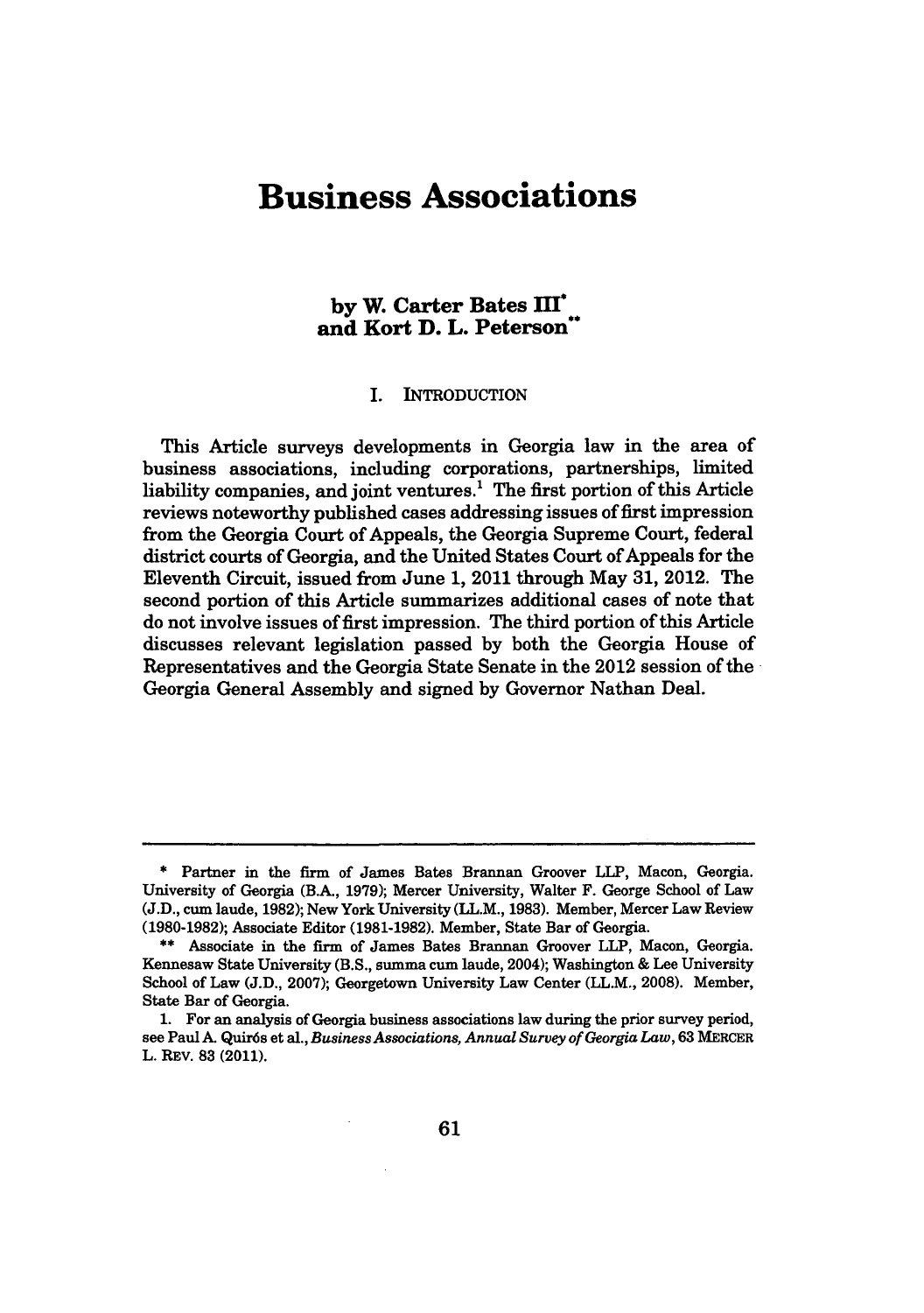#### II. CASES ADDRESSING ISSUES OF FIRST IMPRESSION

### *A. The Georgia Supreme Court Overrules the Application of the Fiduciary Shield Doctrine*

In a case arising from a dispute over a forum selection clause in an agreement, the Georgia Supreme Court addressed the "fiduciary shield" doctrine as a matter of first impression.<sup>2</sup> Dr. Carol Walker sold nutritional supplements acquired from Amerireach.com, LLC, d/b/a AmeriSciences (AmeriSciences). Walker and AmeriSciences formalized their economic arrangement in an agreement containing a forum selection clause limiting venue in the case of litigation to state or federal courts located in the City of Harris, Texas.' For reasons undisclosed by the court, Walker terminated the agreement in February 2009 and demanded that AmeriSciences repurchase the unsold merchandise in her possession<sup>4</sup> pursuant to the Official Code of Georgia Annotated  $(O.C.G.A.)$  section 10-1-415(d)(1).<sup>5</sup> Eight days later, AmeriSciences filed a declaratory judgment action against Walker related to the forum selection clause in a Harris, Texas state court **.**

In April of that year, Walker filed a damage suit against Ameri-Sciences and three of its corporate officers in the State Court of Gwinnett County for failure to comply with the repurchase requirements of O.C.G.A.  $\S$  10-1-415(d)(1). The Texas court issued a final default judgment in June 2009 ruling that any damage suit for failure to repurchase was subject to the forum selection clause, that such clause was enforceable, and that filing of such a suit anywhere other than Harris, Texas was a breach of contract. The Gwinnett County court then granted AmeriSciences summary judgment in light of the forum selection clause and the Texas court's ruling, and the court also dismissed the three corporate officers as defendants for lack of personal jurisdiction based on the fiduciary shield doctrine.' The Georgia Court of Appeals reversed the Gwinnett County court, holding that because Walker's suit was based on a statutory violation and not a claim under the contract with AmeriSciences, the forum selection clause contained in that

<sup>2.</sup> Amerireach.com, **LLC** v. Walker, 290 Ga. 261, 266, **719** S.E.2d 489, 494 (2011).

**<sup>3.</sup>** *Id.* at 261, **719** S.E.2d at 491.

<sup>4.</sup> *Id.*

<sup>5.</sup> O.C.G.A. § 10-1-415(d)(1) (2009).

*<sup>6.</sup> Arnerireach.com,* 290 Ga. at 262, 719 S.E.2d at 491.

<sup>7.</sup> *Id.* The fiduciary shield doctrine generally provides that a nonresident individual cannot be subject to personal jurisdiction based solely on his or her actions as a corporate officer. *Id.* at 264, 719 S.E.2d at 493.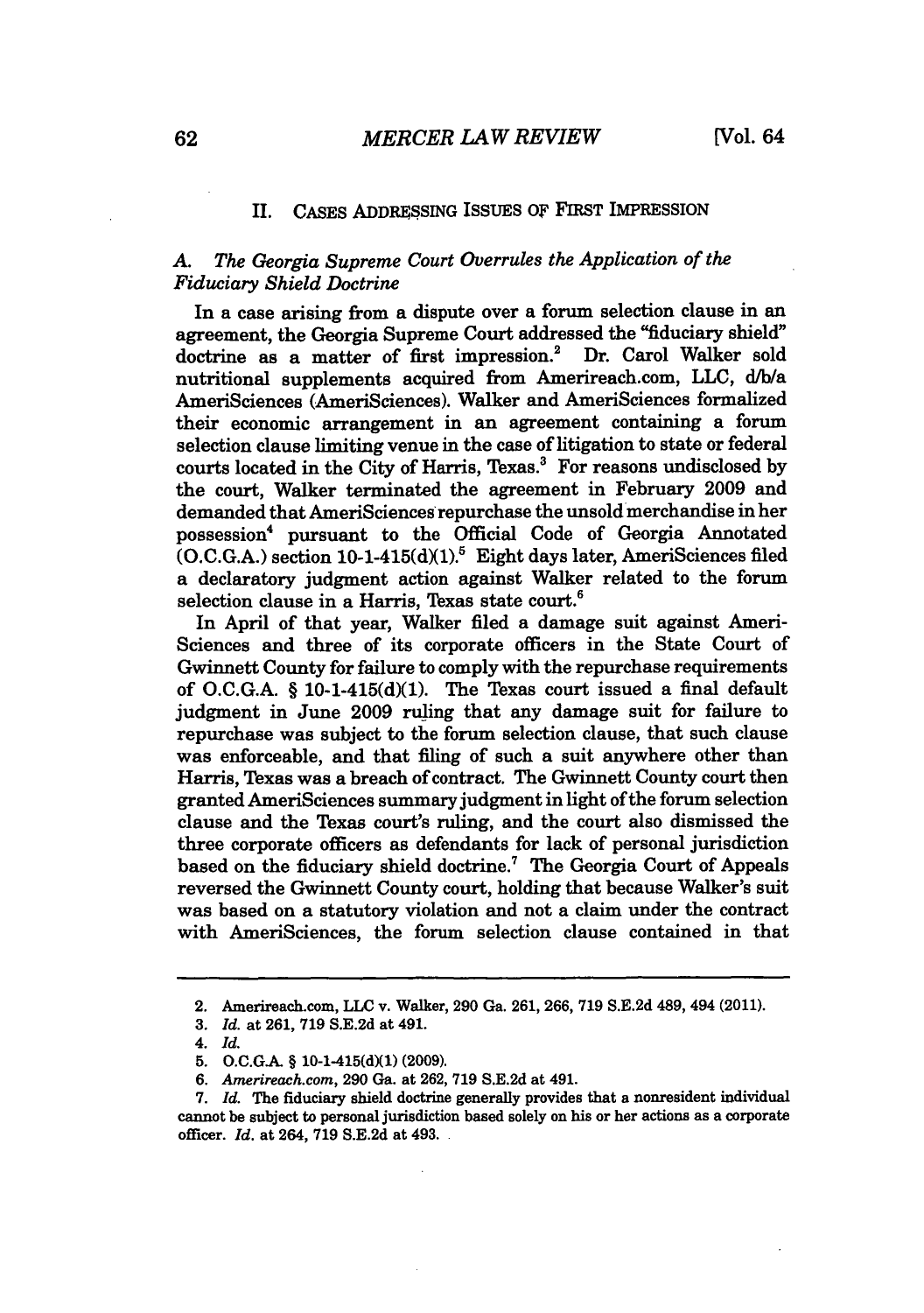contract did not apply and res judicata did not prevent her suit.<sup>8</sup> The court of appeals also held that the Gwinnett County court "had personal jurisdiction over the individual defendants even though they were present in Georgia only" as officers of AmeriSciences.<sup>9</sup>

Although the court of appeals applied the fiduciary shield doctrine in two prior decisions, the Georgia Supreme Court pointed out that both decisions were decided prior to *Innovative Clinical & Consulting Services v. First National Bank of Ames, Iowa,"* decided by the supreme court in October 2005.11 In that case, the court interpreted O.C.G.A. § 9-10-  $91(1)$ ,<sup>12</sup> the jurisdictional statute on which Walker subsequently relied,<sup>13</sup> to grant Georgia courts "unlimited authority to exercise personal jurisdiction over any nonresident who transacts any business in this State," limited only by the dictates of procedural due process. $<sup>14</sup>$ </sup> The court in *Amerireach.com* observed that special treatment of fiduciaries-promoted by the fiduciary shield doctrine-conflicts with the jurisdictional statute's literal language, that the doctrine was not necessary as a matter of fairness, and overruled the two court of appeals cases to the extent that they applied the fiduciary shield doctrine, declining to follow several federal cases that also applied the doctrine.<sup>15</sup>

In support of this decision, the supreme court cited *Calder v. Jones*,<sup>16</sup> a United States Supreme Court case that weakened the legal theory behind the fiduciary shield doctrine.<sup>17</sup> The court stated that even though the individual defendants in this case were members of an **LLC** rather than officers of a corporation, the court's analysis was not changed.'8 The court then proceeded to hold that the individual defendants had sufficient contacts with the State of Georgia-and, in fact, admitted to physical presence in the State-to support the trial court's jurisdiction over them.<sup>19</sup>

**<sup>8.</sup>** *Id.* at 262, 719 S.E.2d at 491.

*<sup>9.</sup> Id.*

<sup>10. 279</sup> Ga. 672, 620 S.E.2d 352 (2005).

<sup>11.</sup> *Amerireach.com,* **290** Ga. at 265, 719 S.E.2d at 493.

<sup>12.</sup> O.C.G.A. § 9-10-91(1) (2007 & Supp. 2012).

**<sup>13.</sup>** *Amerireach.corn,* **290** Ga. at 264-66, 719 S.E.2d at 493-94.

<sup>14.</sup> *Innovative Clinical & Consulting Servs.,* 279 Ga. at 675, 620 S.E.2d at **355.**

**<sup>15.</sup>** *Arnerireach.corn,* 290 Ga. at 266, 719 S.E.2d at 494.

<sup>16. 465</sup> U.S. **783** (1984).

**<sup>17.</sup>** *Amerireach.com,* 290 Ga. at 266-67, **719** S.E.2d at 494.

**<sup>18.</sup>** *Id.* at 268, 719 S.E.2d at 495.

<sup>19.</sup> *Id.* at 269-70, 719 S.E.2d at 496.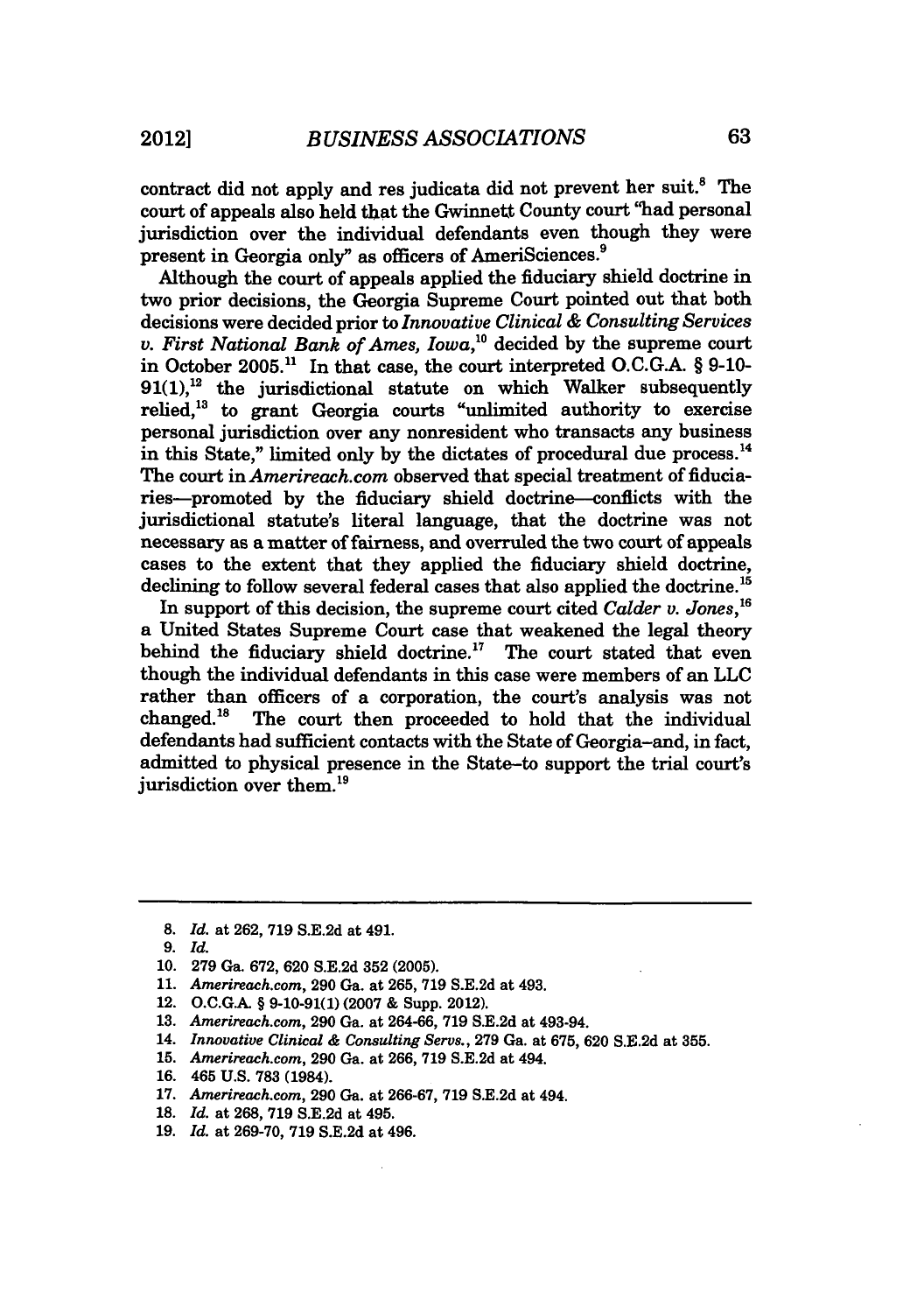### *B. The Georgia Court of 4ppeals Interprets a Statute Permitting Corporations to Limit Minority Shareholders' Access to Books and Records*

In *Mannato v. SunTrust Banks, Inc.*,<sup>20</sup> the Georgia Court of Appeals held that O.C.G.A. § 14-2-1602( $e^{21}$  abrogated any common law right of a shareholder owning two percent or less of a corporation's outstanding stock to inspect corporate books and records.<sup>22</sup> Edward Mannato, a shareholder of SunTrust Banks, Inc. (SunTrust) stock, requested that SunTrust sue its officers and directors for breach of fiduciary duty related to the housing market crash. After an investigation, SunTrust's board of directors refused Mannato's request. Mannato then demanded access to SunTrust's books and records in his capacity as a SunTrust shareholder. SunTrust again denied Mannato's request, this time asserting he was not entitled to inspect SunTrust's books and records under O.C.G.A. § 14-2-1602(e) and SunTrust's bylaws as he held less than two percent of SunTrust's outstanding stock. Mannato subsequently sought an injunction to prevent SunTrust from blocking his access to its books and records, but the trial court granted SunTrust's motion to dismiss in light of O.C.G.A. § 14-2-1602(e). Mannato appealed, arguing that he had a common law right to inspect SunTrust's records.<sup>23</sup>

The court of appeals interpreted O.C.G.A. § 14-2-1602(e), which provides that a corporation's articles of incorporation or bylaws may limit inspection of certain corporate records for shareholders owning less than two percent of the corporation's outstanding stock.<sup>24</sup> Relying on legislative history, the court concluded that the Georgia General Assembly intended to supersede any contrary common law right to inspection of corporate records by enacting O.C.G.A.  $\frac{6}{5}$  14-2-1602(e).<sup>25</sup> Consequently, the court held that O.C.G.A. § 14-2-1602(e) abrogated any common law right of inspection provided to shareholders owning two percent or less of a corporation's outstanding shares and affirmed the trial court's dismissal of the complaint. $26$ 

<sup>20. 308</sup> Ga. App. 691, **708** S.E.2d **611** (2011).

<sup>21.</sup> O.C.G.A. § 14-2-1602(e) (2003 & Supp. 2012).

<sup>22.</sup> *Mannato,* 308 Ga. App. at 693, **708** S.E.2d at 613.

<sup>23.</sup> *Id.* at 691-92, **708** SE.2d at 612; *see also* O.C.GA. § 14-2-1602(e).

<sup>24.</sup> *Mannato,* 308 Ga. App. at 692-93, 708 S.E.2d at 612; O.C.GA. § 14-2-1602(e).

<sup>25.</sup> *Mannato,* 308 Ga. App. at 693, 708 S.E.2d at 612-13.

<sup>26.</sup> *Id.* at 693, 708 S.E.2d at 613.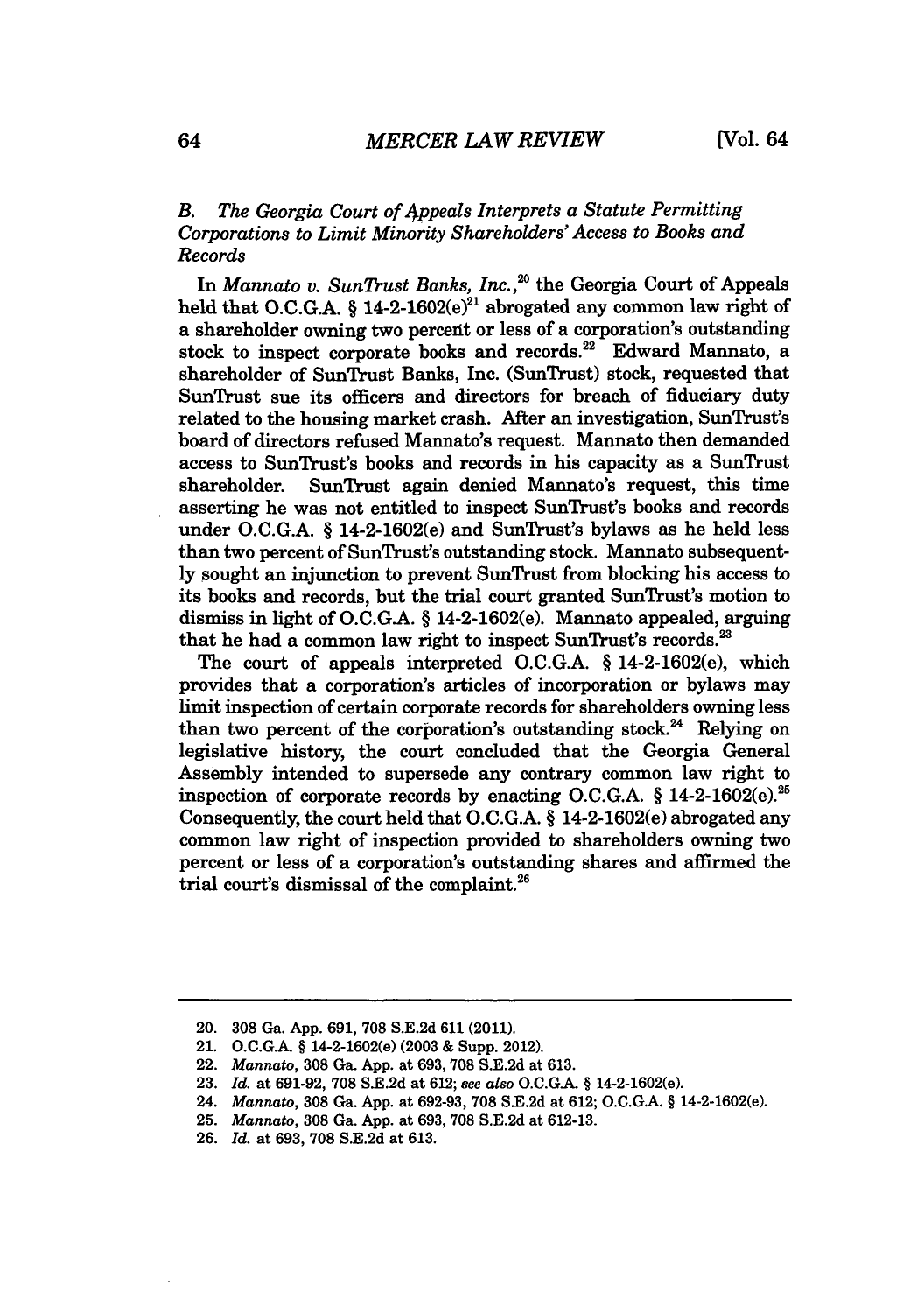## *C. The United States Court of Appeals for the Eleventh Circuit Holds a Dissolved Corporation Has No Principal Place of Business for Purposes of Diversity Jurisdiction*

In a case of first impression for the United States Court of Appeals for the Eleventh Circuit, $27$  the court held that a dissolved corporation has no principal place of business for purposes of diversity jurisdiction and that such a corporation's citizenship is therefore determined with reference to the state in which it was incorporated.<sup>28</sup> LanLogistics Corporation (LanLogistics) sold several companies it owned and, in so doing, breached a contract with Holston Investments, Inc. (Holston), in which it granted Holston a right of first refusal with respect to the stock of one of the companies it sold. LanLogistics never gave Holston an opportunity to exercise its right of first refusal. Holston, a Florida corporation, sued LanLogistics, a Delaware corporation with its headquarters in Miami, in federal court, alleging diversity jurisdiction. By the time Holston filed suit, LanLogistics had dissolved, forfeiting its authority to conduct business in Florida.29

After the federal district court entered a judgment in favor of Holston, LanLogistics moved to vacate the judgment for lack of subject matter jurisdiction, arguing that it was a citizen of Florida for purposes of diversity jurisdiction and therefore could not be sued by Holston, also a Florida citizen, in federal court under the auspices of diversity jurisdiction.30 In analyzing the jurisdictional claim, the Eleventh Circuit referred to 28 U.S.C. § 1332(c)(1),<sup>31</sup> which provides for purposes of diversity jurisdiction that a corporation is a citizen of every state in which it has been incorporated and also of the state in which it has its principal place of business. $32$  The court then examined a circuit split on the issue of whether a dissolved or inactive corporation has a principal place of business for purposes of diversity jurisdiction.<sup>33</sup> Looking to the United States Supreme Court's admonition in *Hertz Corp. v. Friend34* that simple jurisdictional tests are preferable to complex ones, 35 the court sided with the United States Court of Appeals for the

- 33. *Holton Invs.,* **677** F.3d at 1070-71.
- 34. 130 **S.** Ct. 1181 (2010).
- **35.** *Id.* at 1193-94.

<sup>27.</sup> Holston Invs., Inc. B.V.I. v. LanLogistics Corp., 677 F.3d 1068 (11th Cir. 2012) (per curiam).

<sup>28.</sup> *Id.* at 1071.

<sup>29.</sup> *Id.* at 1069-70.

<sup>30.</sup> *Id.* at 1070.

**<sup>31.</sup>** 28 **U.S.C.** § 1332(cXl) **(2006).**

<sup>32.</sup> *Holton Invs.,* 677 F.3d at 1070; see *also* **28** U.S.C. § 1332(c)(1).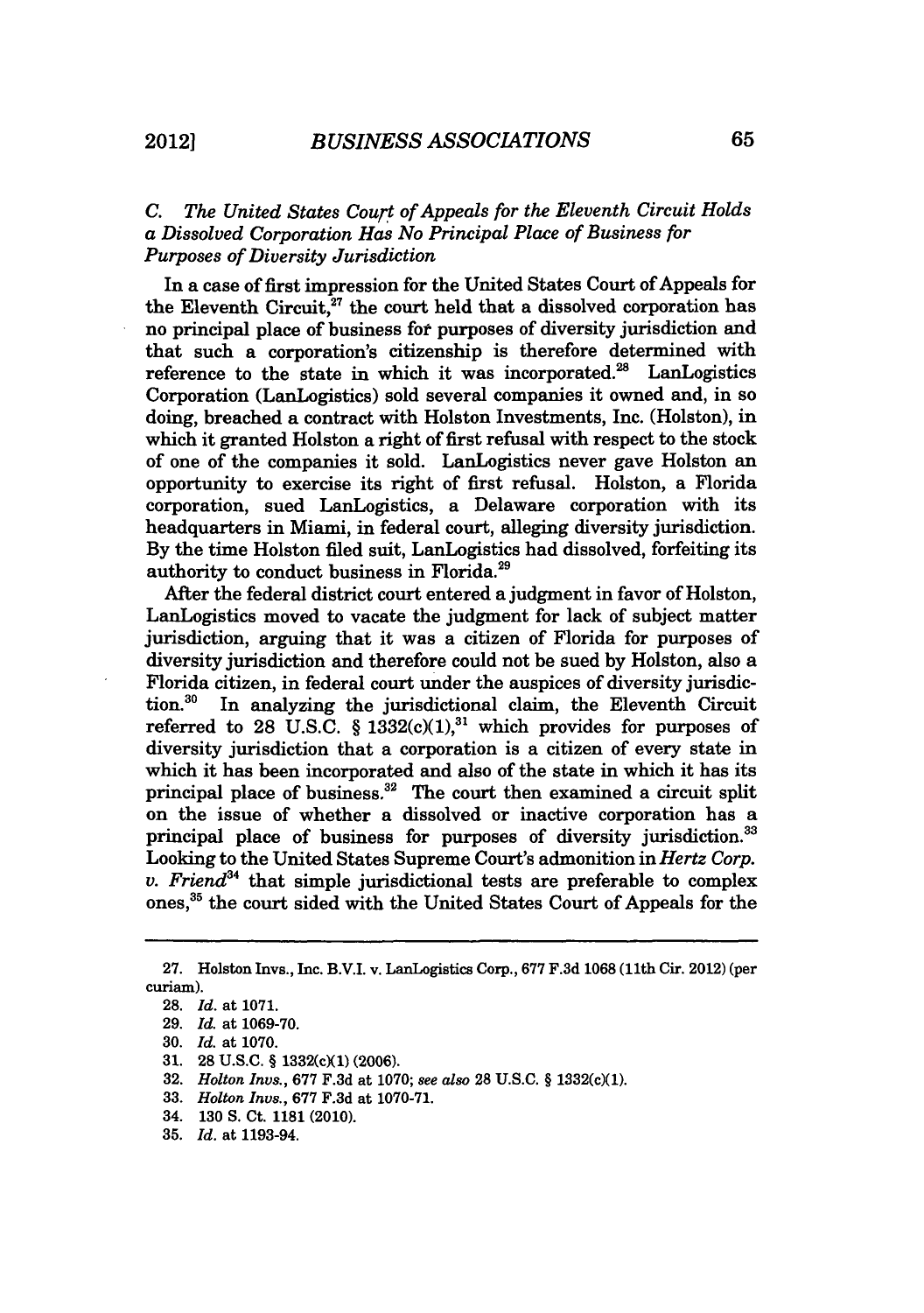Third Circuit and held that a dissolved corporation has no principal place of business for purposes of diversity jurisdiction.<sup>36</sup> The court explained that this bright-line rule would provide clarity and predictability.37 Because LanLogistics was dissolved by the time the suit was filed, it had no principal place of business for diversity jurisdiction purposes and was a citizen only of Delaware.<sup>38</sup> Consequently, the court had subject matter jurisdiction over the case.<sup>39</sup>

## *D. The Georgia Court of Appeals Rules a Corporate Car Dealer's Market Area for Purposes of the Georgia Motor Vehicle Franchise Practices Act is Based on the Corporation's Principal Place of Business*

In *WMW, Inc. v. American Honda Motor Co.*<sup>40</sup> the Georgia Court of Appeals affirmed the trial court's grant of a motion to dismiss filed **by WMW,** Inc. (WMW), challenging the establishment of a new Honda dealership in Cumming, Georgia, based on the proposed dealership's proximity to WMW's Honda service center in Alpharetta, Georgia.<sup>41</sup> **WMW** operated Honda Carland, a dealership and service center in Roswell, Georgia, under a franchise agreement with American Honda Motor Company, Inc. (Honda). WMW also operated a service center in Alpharetta, Georgia. In 2010, Honda notified WMW that it intended to establish a new Honda dealership in Cumming, Georgia, allegedly within eight miles of WMW's Alpharetta service center.42 **WMW** objected and filed a complaint seeking an injunction against Honda and its would-be franchisee, claiming that the new franchise would violate the Georgia Motor Vehicle Franchise Practices Act (the Act),<sup>43</sup> which, among other things, allowed an existing franchisee to seek an injunction against the establishment of a new franchise within such franchisee's "relevant market area."<sup>44</sup> The trial court dismissed WMW's complaint with prejudice, holding that WMW had no standing. WMW appealed.<sup>45</sup>

For the first time, the court of appeals interpreted the anti-encroachment provisions of the Act.<sup>46</sup> The relevant provisions of the Act require a franchisor, such as Honda, to give a franchisee notice of its intent to

<sup>36.</sup> *Holton Invs.,* 677 F.3d at 1071.

<sup>37.</sup> *Id.*

<sup>38.</sup> *Id.*

<sup>39.</sup> *Id.*

<sup>40.</sup> **311** Ga. **App.** 1, 714 S.E.2d 689 (2011), *cert. granted.*

<sup>41.</sup> *Id.* at 1-2, 714 S.E.2d at 690.

<sup>42.</sup> *Id.* at 2-3, 714 S.E.2d at 690-91.

<sup>43.</sup> O.C.G.A. §§ 10-1-620 to -670 (2009 & Supp. 2012).

<sup>44.</sup> *WMW, Inc.,* **311** Ga. App. at 2, 714 S.E.2d at 690-91; *see also* O.C.G.A. § 10-1-664.

<sup>45.</sup> *WMW,* Inc., **311** Ga. App. at 2, 714 S.E.2d at 691.

<sup>46.</sup> *Id.* at 1, 714 S.E.2d at 690.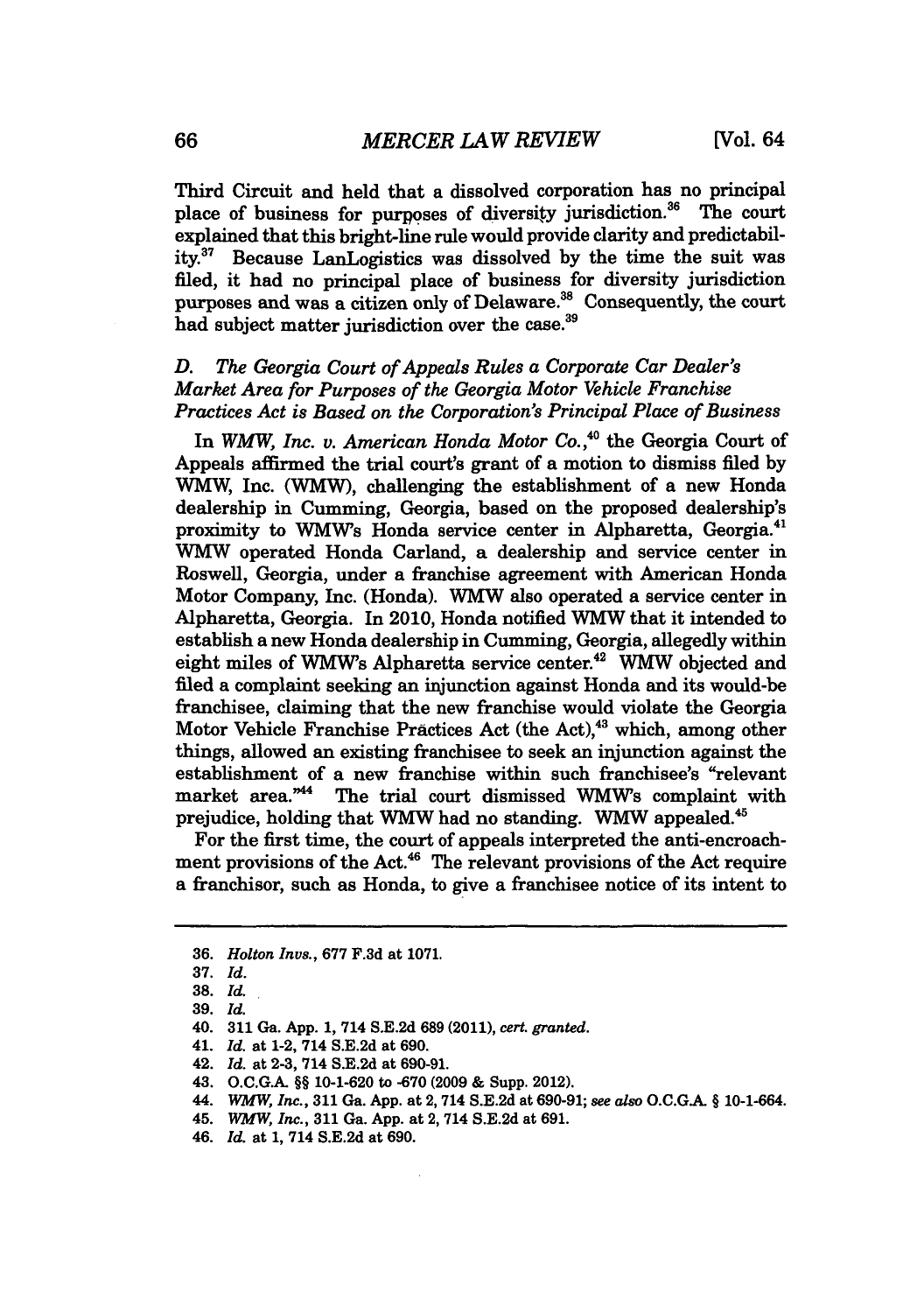establish a new franchise within the existing franchisee's relevant market area, and they **also** permit the franchisee to petition the appropriate superior court to enjoin or prohibit the establishment of such a franchise.<sup>47</sup> The Act defines "[r]elevant market area" as "the area located within an eight-mile radius of an existing dealership."<sup>48</sup> The court determined that the location of the dealership in question was based on the location of the "person" of WMW as a corporation.49

Relying on *Citizens & Southern Bank v. Taggart*,<sup>50</sup> the court ruled that WMW was located for purposes of the Act where its principal office or place of business was located: in this case, at **WMW's** Roswell dealership, which was more than eight miles away from the proposed Cumming franchise.<sup>51</sup> In light of this interpretation of the Act, the court held that the trial court did not err in concluding that **WMW** had no standing to challenge the establishment of the Cumming franchise.<sup>52</sup> Judge Christopher **J.** McFadden dissented, noting that the majority's interpretation of the Act arose from a failure to recognize that a corporation "can occupy more than one place at a time."<sup>53</sup>

#### III. **ADDITIONAL CASES** OF INTEREST

Where a member of an **LLC** was not a manager of the **LLC** but had the unilateral power to appoint four of the eight managers, the United States District Court for the Middle District of Georgia held that a genuine fact dispute existed as to whether the member was a managing member of the LLC owing a fiduciary duty to the other members.<sup>54</sup> This case suggests that a member of an **LLC** who is not named a manager may nonetheless be treated as a managing member for fiduciary duty purposes if such member has functional control over the management of the entity.

In another case where a member of the board of directors of a bank and its holding company brought a fraud claim against the bank for inducing her to invest in the bank's holding company based on misrepresentations about a potential sale of the holding company, her unique

- **50.** 164 Ga. **351, 138 S.E. 898 (1927).**
- **51.** WMW, *Inc.,* **311** Ga. **App.** at 4 & n.1, 714 **S.E.2d** at **691-92 &** n.1.
- **52.** *Id.* at **5,** 714 **S.E.2d** at **692.**
- **53.** *Id.* at **5,** 714 **S.E.2d** at **693** (McFadden, **J.,** dissenting).

**2012]**

<sup>47.</sup> **O.C.G.** § 10-1-664(a)-(b).

<sup>48.</sup> **O.C.G.A.** § **10-1-622(13.1).**

<sup>49.</sup> *WMW, Inc.,* **311** Ga. **App.** at 4,714 **S.E.2d** at **692** (quoting **O.C.G.A.** § **10-1-622(13)).**

<sup>54.</sup> Denim **N.** Am. Holdings, **LLC** v. Swift Textiles, **LLC, 816** F. Supp. **2d 1308, 1325-26** (M.D. Ga. 2011).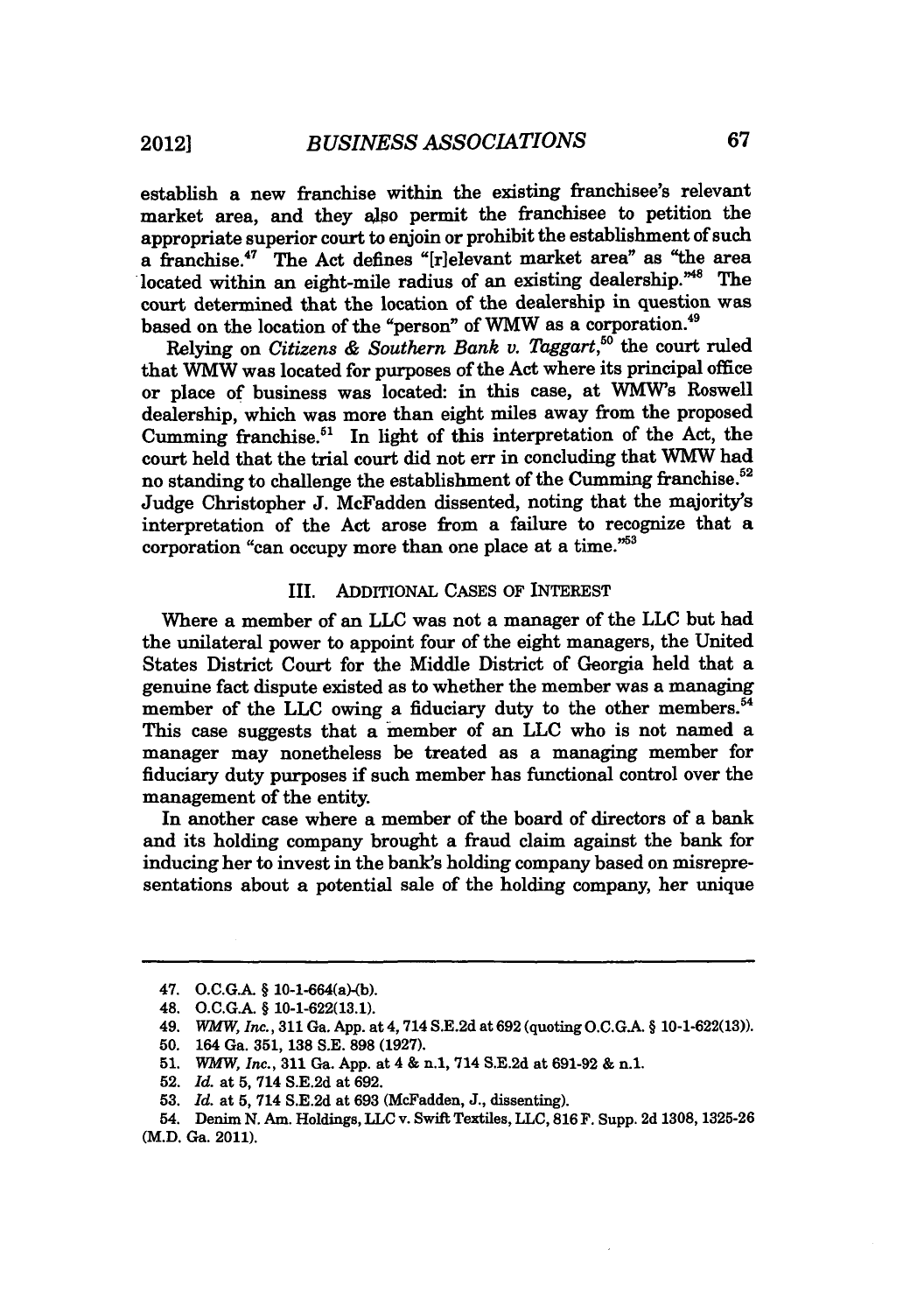access to information about the bank was one factor that led the court to grant summary judgment to the bank.<sup>55</sup>

In a case where a shareholder of a corporation executed a personal guaranty of the corporation's debt identifying the debtor using only a later-abandoned fictitious name of the corporation and not the legal name of the corporation, the court of appeals held that a creditor could not enforce the shareholder's guarantee of the debt in light of Georgia courts' preference for strict construction of guaranty agreements.<sup>56</sup>

Where corporate officers signed a promissory note only once and their corporate titles appeared with their signatures, the court held that they signed in a representative capacity only and did not personally guarantee the note. <sup>57</sup>

#### IV. STATUTORY **DEVELOPMENTS**

#### *A. House Bill 945 Authorizes Issuance of Non-Cash Valued Shares by a Bank or Trust Company and Relaxes Dividend Restrictions*

House Bill 945 amends **O.C.G.A.** §§ **7-1-415'8** and **7-1-46059** to relax certain requirements with respect to the stock and dividends of banks and trust companies in the State of Georgia.<sup>60</sup> Prior to House Bill 945, **O.C.G.A.** § 7-1-415 required banks and trust companies to issue shares of stock only in exchange for cash, and such cash was required to be at least equal to the par value of the share. $61$  House Bill 945 permits a bank or a trust company to issue shares of stock, in a manner that does not comply with these restrictions, with the approval of the Department of Banking and Finance after a showing of good cause.<sup>62</sup> Thus, banks and trust companies in Georgia could issue shares of stock in exchange for capital contributions of property other than cash. Additionally, a capital contribution of cash could be less than the par value of the stock. However, any such deviation from prior rules would be subject to the approval of the Department of Banking and Finance.

Prior to House Bill 945, **O.C.G.A.** § 7-1-460 provided that Georgia banks and trust companies could only declare and pay dividends out of

- 61. O.C.G.A. § 7-1-415(a).
- 62. Ga. H.R. Bill 945 § 1.

**<sup>55.</sup>** Griffin v. State Bank of Cochran, **312** Ga. **App. 87, 92, 718 S.E.2d 35,** 40 (2011).

**<sup>56.</sup>** PlayNation Play Sys., Inc. v. Jackson, **312** Ga. **App.** 340, 341-42, **718 S.E.2d 568, 569 (2011).**

**<sup>57.</sup>** Elwell v. Keefe, **312** Ga. **App. 393, 396, 718 S.E.2d 587, 590** (2011).

**<sup>58.</sup>** O.C.G.A. § 7-1-415 (2004 & Supp. 2012).

<sup>59.</sup> O.C.G.A. § 7-1-460 (2004).

<sup>60.</sup> Ga. H.R. Bill 945, Reg. Sess. (2012) (codified at O.C.G.A. §§ 7-1-415(a) to -460(a)(1)).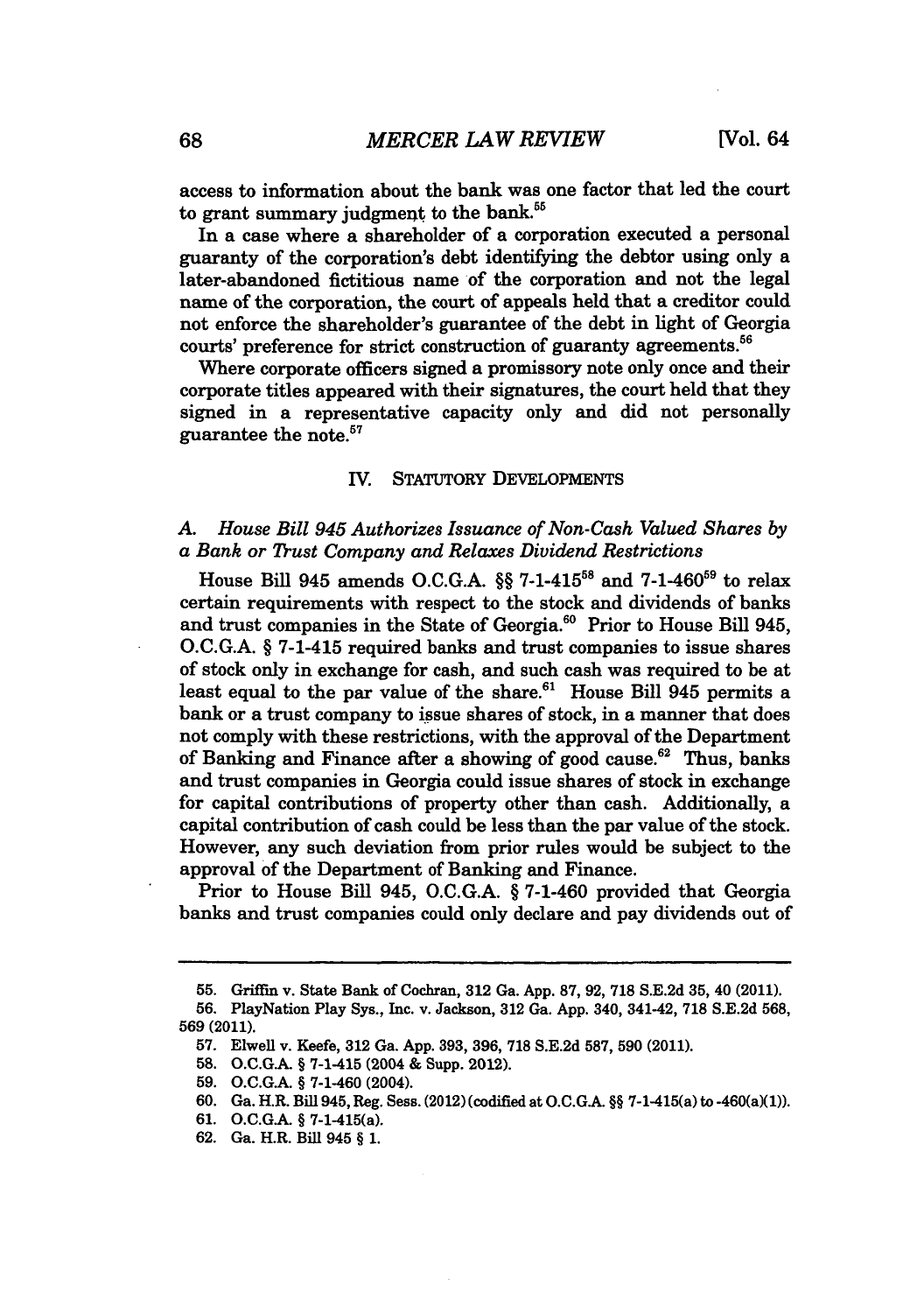retained earnings.<sup>63</sup> House Bill 945 permits dividends that do not comply with that restriction if such dividends are approved in advance by the Department of Banking and Finance "on terms consistent with standards of safety and soundness."<sup>64</sup>

#### *B. House Bill 898 Authorizes a New ype of Limited Purpose Bank*

House Bill 898, the Georgia Merchant Acquirer Limited Purpose Bank Act,  $65$  provides for the incorporation and control of a new type of limited purpose bank connected with payment card networks.<sup>66</sup> Payment card networks include systems designed to allow payment or acceptance of payment for goods or services using credit or debit cards.<sup>67</sup> Such a merchant acquirer bank must maintain at least \$3 million in capital at all times.<sup>68</sup> A merchant acquirer bank may not accept deposits from the general public, but it may apply for deposit insurance from the Federal Deposit Insurance Corporation.<sup>69</sup>

#### *C. House Bill 886 Limits Issuance of Credit to Any One Person, Including Many Business Entities, in a Derivative Transaction*

House Bill 886 amends provisions prohibiting a bank from extending credit to any one person or corporation in excess of certain limitations.<sup>70</sup> Prior to enactment, O.C.G.A. § 7-1-285(a)<sup>71</sup> prohibited a bank from lending to any one person or corporation, or having obligations owing to it from any one person or corporation in excess of fifteen percent of the statutory capital base of the bank, without approval by the bank's board of directors or a committee authorized by the board to grant such approval.<sup>72</sup> House Bill 886 clarifies that the phrase "[pierson or corporation" includes partnerships, associations, joint ventures, and other entities.<sup>73</sup> The Bill also provides that "[h]av[ing] credit exposure as a counterparty in derivative transactions" will count towards the credit limitation found in O.C.G.A.  $\S$  7-1-285(a).<sup>74</sup>

- **71.** O.C.G.A. § 7-1-285 (2004 & Supp. 2012).
- **72.** O.C.G.A. § 7-1-285(a).
- 73. Ga. H.R. Bill 886 § 1.
- 74. *Id.*

<sup>63.</sup> O.C.G.A. § 7-1-460(a)(1).

<sup>64.</sup> Ga. H.R. Bill 945 § 2.

<sup>65.</sup> O.C.G.A. §§ 7-9-1 to **-13** (Supp. 2012).

<sup>66.</sup> Ga. H.R. Bill 898, Reg. Sess. (2012) (codified at O.C.GA. §§ 7-9-1 to -13 (Supp. 2012)).

<sup>67.</sup> *Id.* § **1.**

<sup>68.</sup> *Id.*

<sup>69.</sup> *Id.*

<sup>70.</sup> Ga. H.R. Bill 886, Reg. Sess. (2012) (codified at O.C.GA. § 7-1-285 (Supp. 2012)).